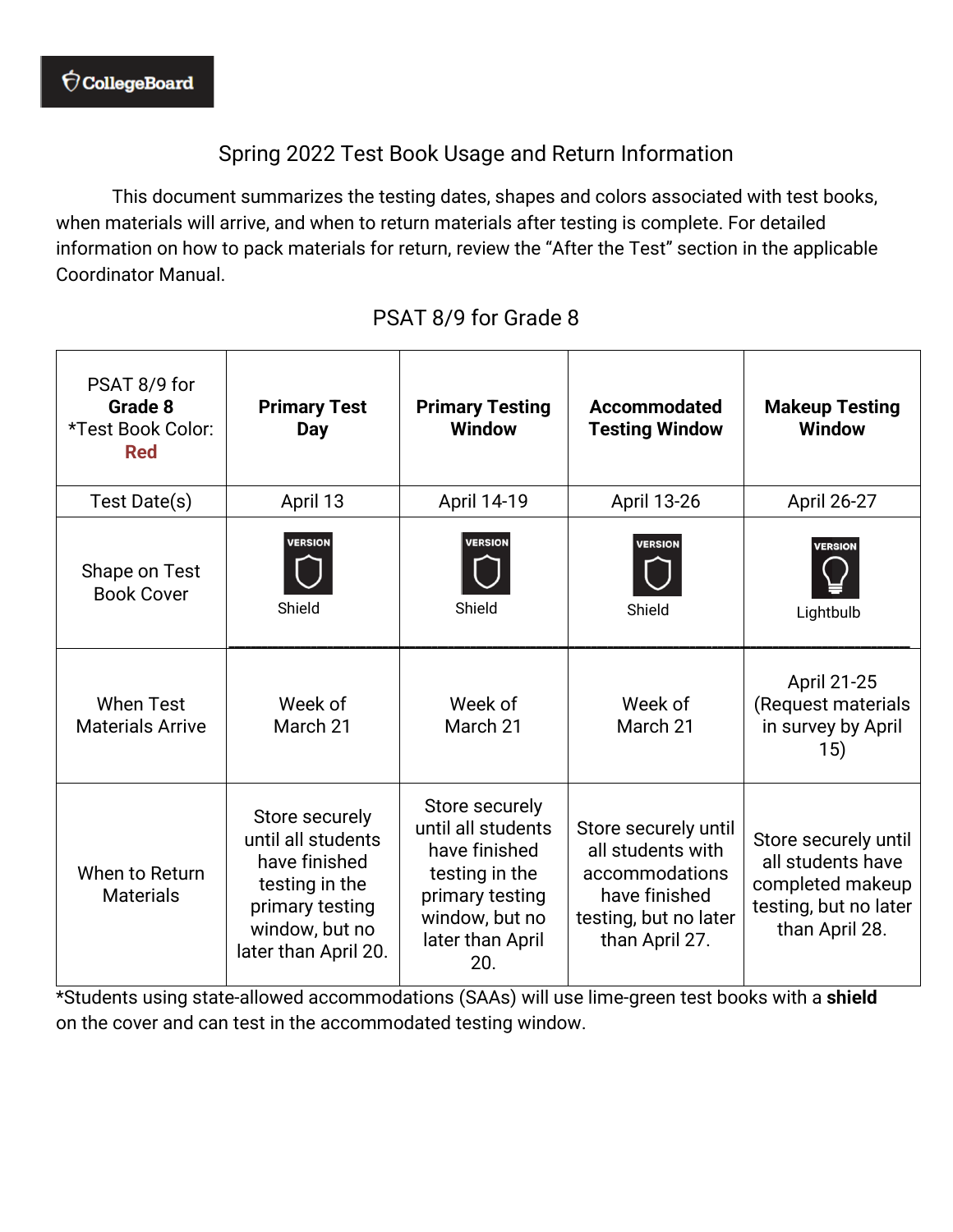## PSAT 8/9 for Grade 9

| PSAT 8/9 for<br>Grade 9<br>*Test Book Color:<br><b>Red</b> | <b>Primary Testing</b><br><b>Window</b>                                                                                        | <b>Accommodated Testing</b><br><b>Window</b>                                                                         | <b>Makeup Testing</b><br><b>Window</b>                                                                   |
|------------------------------------------------------------|--------------------------------------------------------------------------------------------------------------------------------|----------------------------------------------------------------------------------------------------------------------|----------------------------------------------------------------------------------------------------------|
| Test Date(s)                                               | April 13-19                                                                                                                    | April 13-26                                                                                                          | April 26-27                                                                                              |
| Shape on Test<br><b>Book Cover</b>                         | <b>VERSION</b><br>Bell                                                                                                         | <b>VERSION</b><br>Bell                                                                                               | <b>VERSION</b><br>Lightbulb                                                                              |
| <b>When Test</b><br><b>Materials Arrive</b>                | Week of<br>March 21                                                                                                            | Week of<br>March 21                                                                                                  | April 21-25<br>(Request materials in<br>survey by April 15)                                              |
| When to Return<br><b>Materials</b>                         | Store securely until all<br>students have finished<br>testing in the primary<br>testing window, but no<br>later than April 20. | Store securely until all<br>students with<br>accommodations have<br>finished testing, but no later<br>than April 27. | Store securely until all<br>students have<br>completed makeup<br>testing, but no later<br>than April 28. |

\*Students using state-allowed accommodations will use lime-green test books with a **bell** on the cover and can test in the accommodated testing window.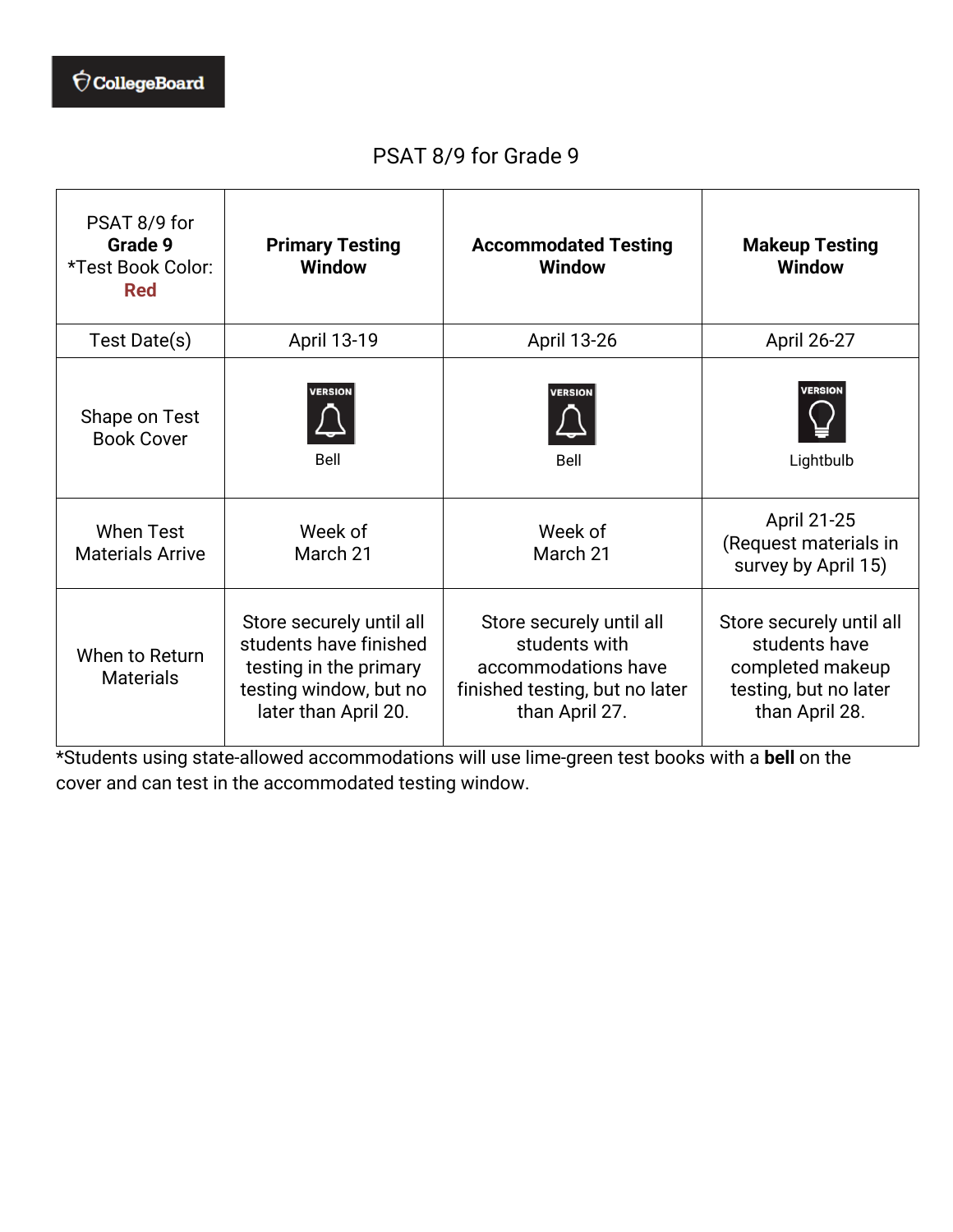PSAT 10

| PSAT 10 for<br>Grade 10<br>*Test Book Color:<br><b>Orange</b> | <b>Primary</b><br><b>Testing Window</b>                                                                                        | <b>Accommodated Testing</b><br><b>Window</b>                                                                         | <b>Makeup Testing</b><br><b>Window</b>                                                                   |
|---------------------------------------------------------------|--------------------------------------------------------------------------------------------------------------------------------|----------------------------------------------------------------------------------------------------------------------|----------------------------------------------------------------------------------------------------------|
| Test Date(s)                                                  | April 13-19                                                                                                                    | April 13-26                                                                                                          | April 26-27                                                                                              |
| Shape on Test<br><b>Book Cover</b>                            | <b>VERSION</b><br>Shield                                                                                                       | <b>VERSION</b><br>Shield                                                                                             | <b>VERSION</b><br>Lightbulb                                                                              |
| <b>When Test</b><br><b>Materials Arrive</b>                   | Week of<br>March 22                                                                                                            | Week of<br>March 22                                                                                                  | April 21-25<br>(Request materials in<br>survey by April 15)                                              |
| When to Return<br><b>Materials</b>                            | Store securely until all<br>students have finished<br>testing in the primary<br>testing window, but no<br>later than April 20. | Store securely until all<br>students with<br>accommodations have<br>finished testing, but no later<br>than April 27. | Store securely until all<br>students have<br>completed makeup<br>testing, but no later<br>than April 28. |

\*Students using state-allowed accommodations will use lime-green test books with an **apple** on the cover and can test in the accommodated testing window.



Apple PSAT 10 SAAs Only